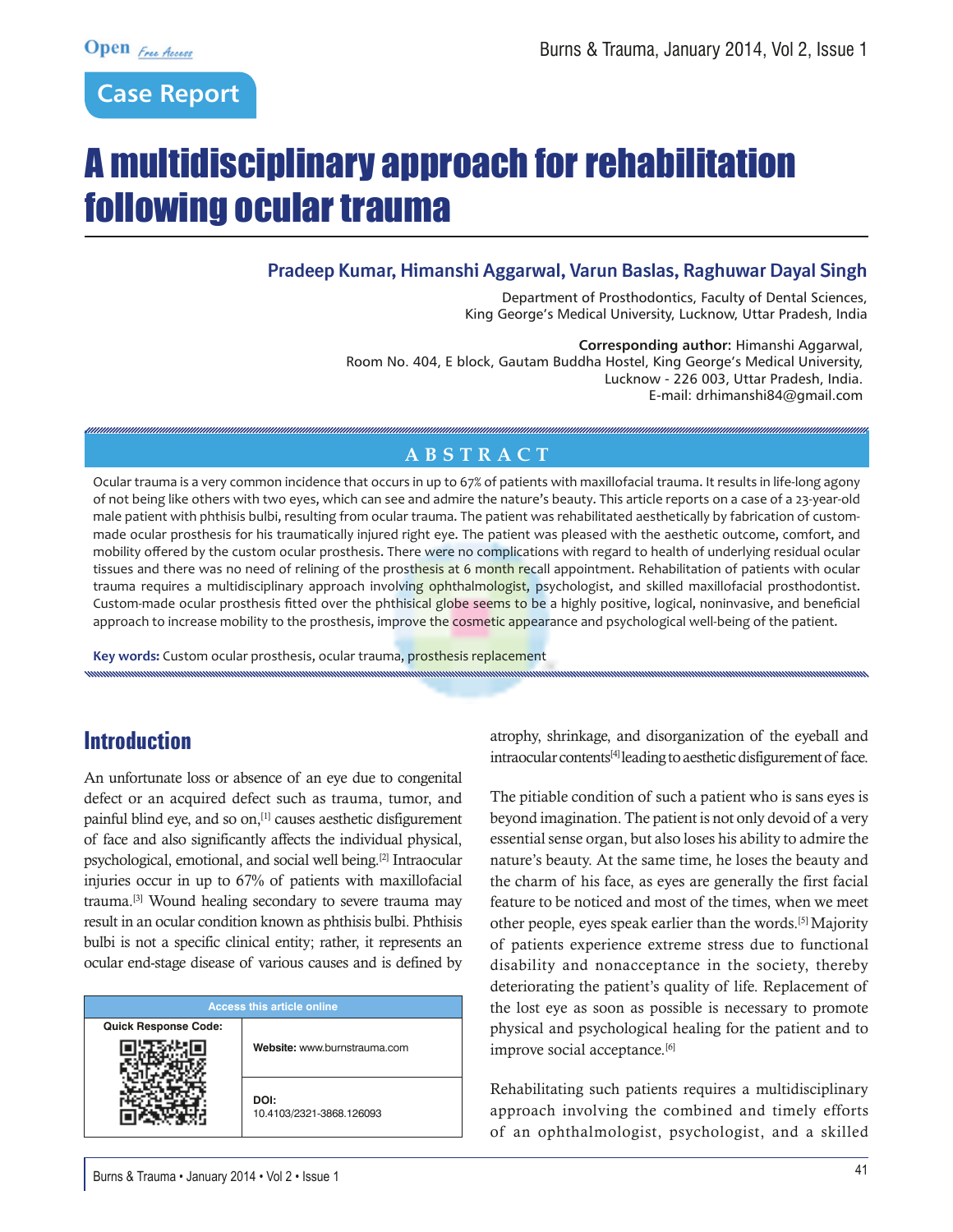maxillofacial prosthodontist.[7] Once it is established by the ophthalmologist that there is no possibility of preserving the patient's vision, usually the sensitive and painful injured eye is enucleated followed by fitting of stock eye. But it should be emphasized that the custom ocular prosthesis can be fitted over the phthisical eye as contrary to the usually employed practice of enucleating the injured eye. Ocular prosthesis fitted over the phthisical globe and customized according to the patient's socket tissue bed and individualized aesthetic requirements is a highly positive, logical, noninvasive, and beneficial approach to improve the cosmetic appearance and psychological well-being of the patient.

### **Case report**

A 23-year-old male patient reported to the department of prosthodontics with the chief complaint of loss of his right eye sight completely and unaesthetic appearance due to regressing eye ball [Figure 1]. There was a history of trauma 3 years back, followed by gradual loss of eyesight of right eye. He consulted several ophthalmologists but could not regain the eyesight. Patient was referred to the department of ophthalmology, where the condition was diagnosed as "phthisis bulbi". Visual-evoked potential tests and slit lamp examination confirmed that there was no possibility of regaining vision of right eye.

Patient had a very low self-confidence and his interviewing gave indication of psychological distress, as a result of his appearance. So, before beginning with the replacement procedure for his lost eye, psychological consultation sessions along with anxiolytic drugs were administered. Group meetings with other patients who had been successfully rehabilitated were also arranged to allay the patient's anxiety.

A careful examination of the defect area revealed shrunken and non-inflammed healthy Grade 0 socket<sup>[8]</sup> with adequate depth of fornices. On palpation it was found that, there was no associated pain, discomfort, or residual edema. So, it was planned to fabricate custom ocular prosthesis for the patient. Whole procedure was explained to the patient/guardian to gain his cooperation. The procedure was initiated by fabricating a custom impression tray, using autopolymerizing polymethyl methacrylate (PMMA) resin (Trevalon, Dentsply India Pvt. Ltd., Gurgaon, India) in its dough stage. A needle-less syringe was attached to the center of the impression tray to serve as a handle. The tray was checked in the patient's eye socket and adjusted. Before the impression was made, the tray was perforated to aid the retention of impression material and to allow escape of excess material that could compress and distort the ocular tissues.

A thin mixture of ophthalmic grade alginate (Opthalmicmoldite, Milton Roy Co., Sarasota, FL) was loaded into the syringe and injected into the socket to make a socket impression [Figure 2a] and the cast [Figure 2b] was poured in two parts. Then the wax pattern (Metrodent, Metro International Corp., Delhi, India) was made and adjusted in the patient's eye socket. Finally the iris, matching in size and color of the contralateral eye, was obtained from a stock eye and positioned carefully on the wax pattern. A trial was done [Figure 3] and required corrections were made. This was invested, dewaxed [Figure 4a and b], and processed in tooth-colored acrylic (SC 10, Pyrax, Roorkee, India). Red silk fibers to mimic veins were placed in the acrylic dough followed by routine curing, finishing, and polishing. Finally, thin film of the sclera was removed and replaced by a clear film of transparent heat-cured PMMA (Trevalon, Dentsply India Pvt. Ltd., Gurgaon, India) to simulate corneal translucency.



**Figure 1:** Preoperative photograph showing defect of right eye.



**Figure 2:** (a) Impression of the ocular defect. (b) Cast obtained after double-pour technique.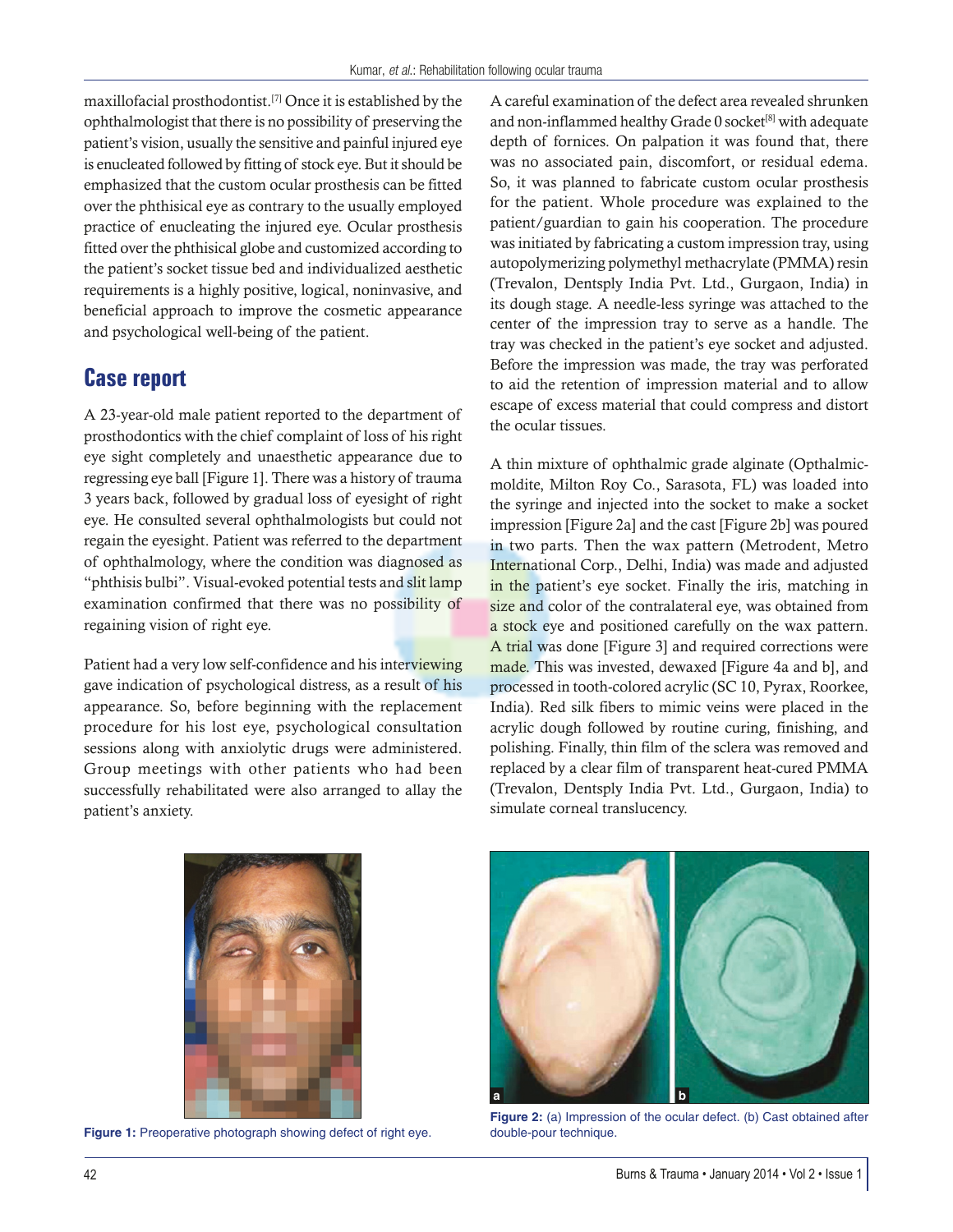The final prosthesis was inserted in the socket [Figure 5] after disinfection and minor adjustments were made as per the patient's comfort and aesthetics. Instructions regarding proper care and hygiene maintenance were given. The



**Figure 3:** Final wax pattern try-in.



Figure 4: (a) Invested wax pattern. (b) Dewaxed mould.



**Figure 5:** Postoperative photograph showing prosthesis in lieu of defective eye.

patient was advised to come for regular follow-ups at 1 month, 3 months, later followed by 6 monthly recall appointments. On 6 months recall appointments, further clinical and ophthalmic examination was performed and no complications with regard to health of underlying residual ocular tissues were found and there was no need of relining of the prosthesis.

#### **Discussion**

Each individual copes in his unique way to the loss of eye. The rehabilitation of patients with phthisis bulbi presents a challenging clinical situation, as the patient has already been clouded by the sadness and psychological distress due to loss of vision and loss of facial aesthetics, as a result of failed ocular therapy. But this is not the end of the treatment and it should be emphasized that the cosmetic rehabilitation of these patients with ocular prosthesis is an integral part of their treatment, which fulfils aesthetic, psychological requirement of the patients and helps in their reintegration in the society.

Ocular prosthesis can be fitted over the phthisical eye, thereby eliminating the need for enucleation. Additional benefits of preserving the ocular remnants are reduced potential for development of anophthalmic socket syndrome and improved mobility of the ocular prosthesis. Usually, fabrication of custom ocular prosthesis involves complex and time-consuming painting procedures and is based purely on painting skills of the operator. The technique presented in this article modifies prefabricated eye prosthesis to a custom-made fit and aesthetics, which helps in overcoming the disadvantages of poor fit, inadequate movement and complex painting procedure and technique involved in making a custom-made ocular prosthesis. This technique is relatively easy to perform and time saving. Advantages include improved adaptation to underlying tissues, increased mobility of the prosthesis, improved facial contours, and enhanced aesthetics gained from control over the size of the iris and pupil and color of the iris and sclera.[9]

#### **Conclusion**

Rehabilitation of patients with ocular trauma requires a multidisciplinary approach involving ophthalmologist, psychologist, and skilled maxillofacial prosthodontist. Custom-made ocular prosthesis fitted over the phthisical eye is to be a highly positive, logical, noninvasive, and beneficial approach to improve the cosmetic appearance and psychological well-being of the patients with ocular trauma.